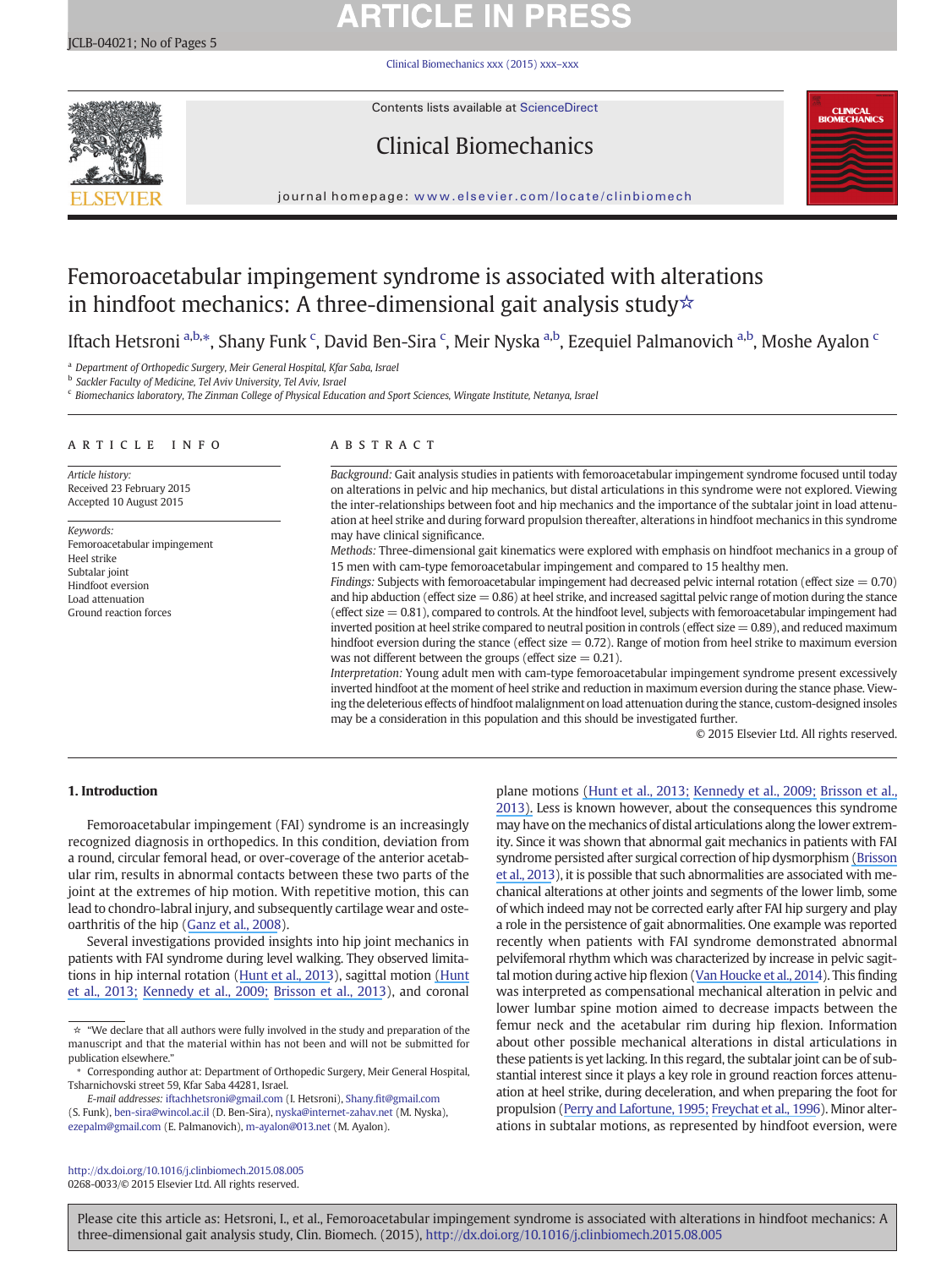associated with chronic overuse injuries of the femur [\(Hetsroni et al.,](#page-4-0) [2008](#page-4-0)), and changes in the orientation of this distal segment towards excessive varus had adverse effects on the peak resultant ground reaction forces during the stance phase [\(Perry and Lafortune, 1995\)](#page-4-0). Moreover, some investigators showed how an increase in hindfoot eversion, induced by hindfoot wedges in healthy subjects, was associated with increase in femur internal rotation and in pelvic anterior tilt [\(K](#page-4-0)[hamis](https://www.researchgate.net/publication/7157907_Effect_of_feet_hyperpronation_on_pelvic_alignment_in_a_standing_position?el=1_x_8&enrichId=rgreq-8aef6af881a80de9ebf7d3a7dcbb2807-XXX&enrichSource=Y292ZXJQYWdlOzI4MTU0MDE0NztBUzoyNzQwMjM0NDM1OTUyNjRAMTQ0MjM0MzY4ODYzMQ==)[and](https://www.researchgate.net/publication/7157907_Effect_of_feet_hyperpronation_on_pelvic_alignment_in_a_standing_position?el=1_x_8&enrichId=rgreq-8aef6af881a80de9ebf7d3a7dcbb2807-XXX&enrichSource=Y292ZXJQYWdlOzI4MTU0MDE0NztBUzoyNzQwMjM0NDM1OTUyNjRAMTQ0MjM0MzY4ODYzMQ==)[Yizhar,](https://www.researchgate.net/publication/7157907_Effect_of_feet_hyperpronation_on_pelvic_alignment_in_a_standing_position?el=1_x_8&enrichId=rgreq-8aef6af881a80de9ebf7d3a7dcbb2807-XXX&enrichSource=Y292ZXJQYWdlOzI4MTU0MDE0NztBUzoyNzQwMjM0NDM1OTUyNjRAMTQ0MjM0MzY4ODYzMQ==) [2007\)](#page-4-0), both of which can contribute to hip symptoms in patients with FAI syndrome. It seems therefore that deviations in hindfoot mechanics may be inter-related with some changes in hip mechanics in the immediate setting and that specific alterations at this level may affect ground reaction forces and resultant impacts encountered along the lower extremity. But, whether abnormal hip mechanics are inter-related with alterations in hindfoot mechanics in chronic conditions such as FAI syndrome is unknown. To the best of our knowledge, hindfoot mechanics in patients with FAI syndrome have never been investigated. The purpose of this study was therefore to test whether patients with FAI syndrome demonstrate abnormalities in hindfoot mechanics during the stance phase of the gait cycle.

## 2. Methods

# 2.1. Participants

Volunteers with FAI syndrome were recruited from a tertiary sports injuries hip clinic by one orthopedic surgeon (Iftach Hetsroni, M.D.). Inclusion criteria were (1) men only, (2) age 18 years and above, (3) insidious onset of hip pain or worsening pain after low-energy sports trauma, (4) positive hip impingement sign ([Klaue et al., 1991](#page-4-0)) which was relieved after intra-articular injection of a local anesthetic, (5) Tonnis grade 0 to 1 [\(Tonnis, 1976](#page-4-0)), (6) magnetic resonance imaging (MRI) showing labral tear, (7) lateral center edge angle (CEA) between 25° and 40°, (8) anterior alpha angle 60° or above which is consistent with anterior cam-type FAI ([Notzli et al., 2002](#page-4-0)), and (9) lack of other lower limb injuries which might interfere with gait pattern. Exclusion criteria were (1) history of fracture or surgery involving the femur or pelvis, and (2) anterior inferior iliac spine (AIIS) Type III variant ([Hetsroni](https://www.researchgate.net/publication/235629946_Anterior_Inferior_Iliac_Spine_Morphology_Correlates_with_Hip_Range_of_Motion_A_CT-based_Classification_System_and_Dynamic_Hip_Model?el=1_x_8&enrichId=rgreq-8aef6af881a80de9ebf7d3a7dcbb2807-XXX&enrichSource=Y292ZXJQYWdlOzI4MTU0MDE0NztBUzoyNzQwMjM0NDM1OTUyNjRAMTQ0MjM0MzY4ODYzMQ==) [et al., 2013a](#page-4-0)) because of the concern this may represent a specific type of FAI with altered hip mechanics combining intra- and extra-articular sources of hip impingement [\(Hetsroni et al., 2012, 2013a](#page-4-0)). Healthy volunteers comprised a control group. Inclusion criteria in this group were (1) men only, (2) age 18 years and above, (4) the absence of any abnormality on examination of the foot and ankle, knee, and hip joints, with negative hip impingement sign, and (3) lack of lower limb injuries, acute or chronic, or any gross joint abnormality or limb malalignment which might interfere with gait pattern as evaluated by a biomechanical engineer (Moshe Ayalon, Ph.D.) and an orthopedic surgeon (Iftach Hetsroni, M.D.). All study participants underwent physical examination by one orthopedic surgeon (Iftach Hetsroni, M.D.). The examination included assessment of the following angular variables with the use of a Goniometer: (1) standing hindfoot angle (inter-observer reliability 0.86, and intra-observer reliability 0.88) ([Jonson and Gross, 1997](#page-4-0)), (2) thigh–foot angle (inter-observer reliability 0.74) ([Lee et al.,](#page-4-0) [2009\)](#page-4-0),and (3) range of hip flexion, and hip internal and external rotations with the hip flexed to 90° (intra-class coefficient 0.82, 0.90, and 0.90, respectively) ([Holm et al., 2000](#page-4-0)). Clinical assessment was also used to confirm that there were no abnormal restrictions or asymmetry in subtalar, ankle, and knee range of motions (ROM), and that knee ligament laxity was normal and symmetric. Activity level was assessed with Tegner score ([Tegner and Lysholm, 1985](#page-4-0)), and function was assessed with Hip Outcome Score (HOS) [\(M](#page-4-0)[artin](https://www.researchgate.net/publication/6641414_Evidence_of_Validity_for_the_Hip_Outcome_Score?el=1_x_8&enrichId=rgreq-8aef6af881a80de9ebf7d3a7dcbb2807-XXX&enrichSource=Y292ZXJQYWdlOzI4MTU0MDE0NztBUzoyNzQwMjM0NDM1OTUyNjRAMTQ0MjM0MzY4ODYzMQ==)[et](https://www.researchgate.net/publication/6641414_Evidence_of_Validity_for_the_Hip_Outcome_Score?el=1_x_8&enrichId=rgreq-8aef6af881a80de9ebf7d3a7dcbb2807-XXX&enrichSource=Y292ZXJQYWdlOzI4MTU0MDE0NztBUzoyNzQwMjM0NDM1OTUyNjRAMTQ0MjM0MzY4ODYzMQ==)[al.,](https://www.researchgate.net/publication/6641414_Evidence_of_Validity_for_the_Hip_Outcome_Score?el=1_x_8&enrichId=rgreq-8aef6af881a80de9ebf7d3a7dcbb2807-XXX&enrichSource=Y292ZXJQYWdlOzI4MTU0MDE0NztBUzoyNzQwMjM0NDM1OTUyNjRAMTQ0MjM0MzY4ODYzMQ==)[200](https://www.researchgate.net/publication/6641414_Evidence_of_Validity_for_the_Hip_Outcome_Score?el=1_x_8&enrichId=rgreq-8aef6af881a80de9ebf7d3a7dcbb2807-XXX&enrichSource=Y292ZXJQYWdlOzI4MTU0MDE0NztBUzoyNzQwMjM0NDM1OTUyNjRAMTQ0MjM0MzY4ODYzMQ==)[6\)](#page-4-0).

As there was no preliminary data on kinematic abnormalities at the foot level in populations with FAI syndrome, a sample size of 15 symptomatic limbs of 15 men with FAI syndrome and 30 control limbs of 15 healthy men was selected which corresponded to previous investigations' sample sizes that demonstrated significant kinematic variabilities in pelvis and hip motions in young adults with FAI syndrome and that were using similar gait testing procedures and motion analysis systems as the current investigation [\(](https://www.researchgate.net/publication/230781678_The_effects_of_cam_femoroacetabular_impingement_corrective_surgery_on_lower-extremity_gait_biomechanics?el=1_x_8&enrichId=rgreq-8aef6af881a80de9ebf7d3a7dcbb2807-XXX&enrichSource=Y292ZXJQYWdlOzI4MTU0MDE0NztBUzoyNzQwMjM0NDM1OTUyNjRAMTQ0MjM0MzY4ODYzMQ==)[Kennedy et al., 2009; Brisson et al., 2013\)](#page-4-0). This sample size then resulted in sufficient power to detect significant differences between group means in hindfoot kinematics in the order of 0.65 of a standard deviation with moderate to large effect size (Cohen's D between 0.7 and 0.9). Consequently, volunteers' recruitment was terminated.

## 2.2. Gait testing procedures

Twenty one photo-reflective markers were placed at anatomical landmarks on each lower extremity from foot to pelvis level. Location of markers on the foot and shank was based on the Oxford Foot Model [\(Stebbins et al., 2006\)](#page-4-0). The pelvis was represented by markers at the anterior superior iliac spine and the posterior superior iliac spine, and the femur was represented by markers at the lateral mid-thigh and at the lateral femoral epicondyle according to standard plug-in gait protocol (User Manual, Vicon Motion Systems, Ltd., Oxford, UK). Knee alignment device (KAD) (Motion Lab Systems, Inc., Baton Rouge, LA, USA) was mounted on each knee at the beginning of each examination for the purpose of segments alignment setup at the neutral standing position during a static trial and was then removed prior to beginning the dynamic gait analysis (Fig. 1). After setup, each participant was instructed to perform several walking trials until he landed with the foot on a force plate (Kistler Group, Winterthur, Switzerland) located at the middistance of a walkway, without altering natural walking pattern. Sixcamera optical stereometric system (Vicon Motion Systems, Ltd., Oxford, UK), sampling at 120 Hz, was used to track lower extremity motions. Three gait cycle trials were recorded for each participant. Data was sampled using NEXUS 1.7.1 program with Woltring filter for filling gaps and Butterworth fourth order filter with cut off frequency of 6 Hz built in the program, and reports were processed with Polygon 3.5.1 software (Vicon Motion Systems, Ltd., Oxford, UK). Walking speed and cadence were calculated. Kinematic variables measured during the stance phase of gait included pelvis and hip motions in sagittal, coronal, and transverse planes, hindfoot mechanics in the coronal plane, and



Fig. 1. Photoreflective markers locations with knee alignment device (KAD) mounted during a static trial. ASIS, anterior superior iliac spine; PSIS, posterior superior iliac spine.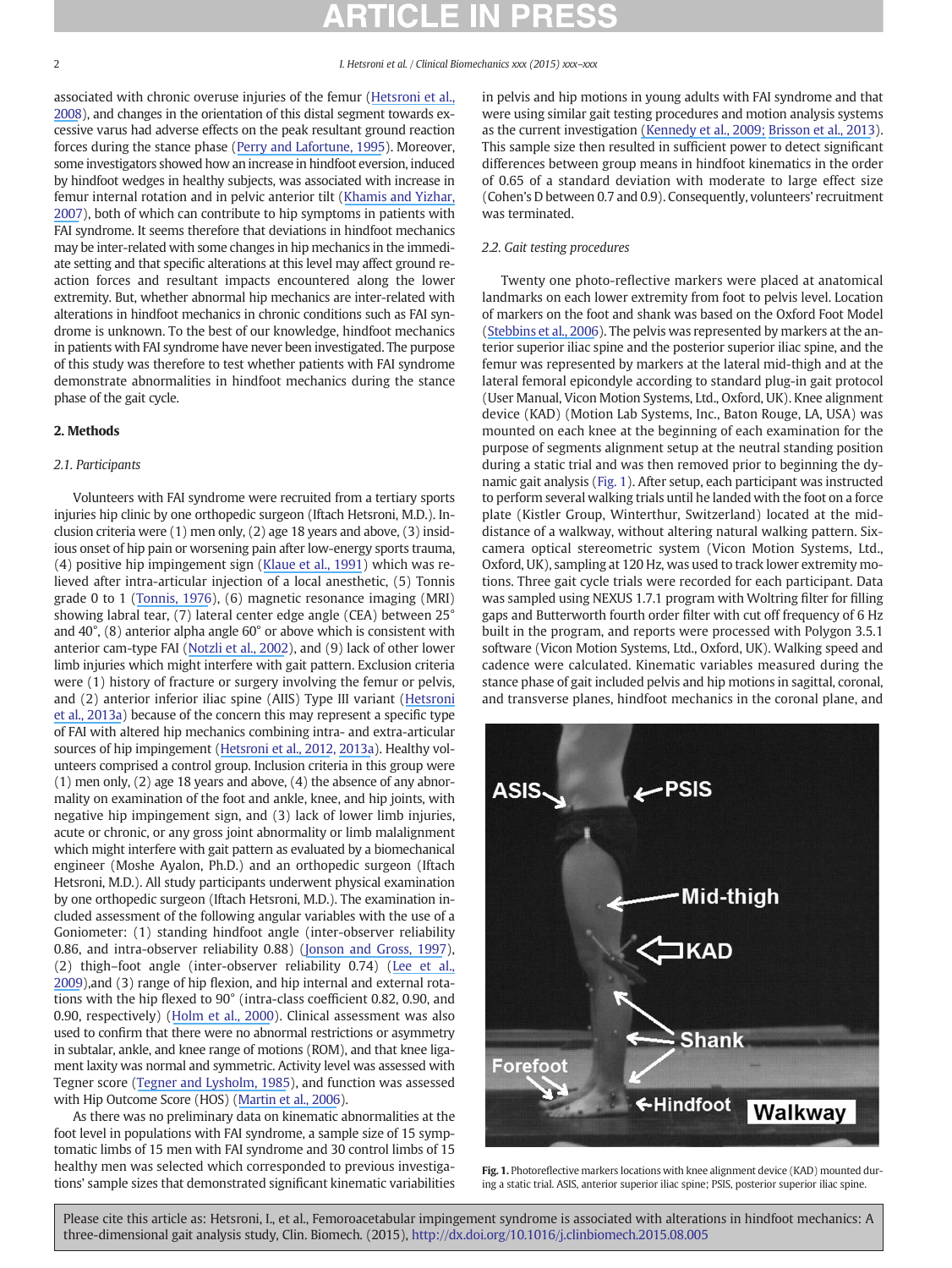#### I. Hetsroni et al. / Clinical Biomechanics xxx (2015) xxx–xxx 3

foot motions in the transverse plane as represented by out-toeing motion.

### 2.3. Data analysis

Intra-class correlation (ICC) and standard errors of measurement (SEM) were used to calculate reliability and accuracy of the motion analysis system over the three walking trials for each subject. After confirming high reliability (ICC 0.95 or higher for most variables) and high accuracy (SEM  $<$  1.0° for most variables) (Table 1), mean and standard deviations for each variable were calculated. The normality of the data distribution was evaluated for skewness and kurtosis. T-tests for independent samples were performed in order to evaluate mean differences in the kinematic variables that showed normal distribution between the 15 injured limbs of the 15 subjects with FAI syndrome and the 30 healthy limbs of the 15 healthy control subjects. In cases where the assumptions of normality were rejected, a non-parametric Mann–Whitney test was implemented.  $P$  value  $< 0.05$  was considered statistically significant. Effect size was calculated with Cohen's D procedure. Values above 0.2 were considered small, 0.5 considered medium, and 0.8 considered large. The study was approved by our institutional review board and all participants signed informed consent.

### 3. Results

All study participants were young adult men with normal body mass index (Table 2). Patients in the FAI group were involved in similar levels of sports activities before their symptoms of FAI syndrome appeared as were the healthy control subjects (median Tegner score 7), but they were substantially limited in sports activities during the study period once they presented with symptoms of FAI syndrome (median Tegner score 3; mean HOS-sports subset 59). Activities of daily living were also affected in the FAI group (mean HOS-ADL subset 78). Physical examination revealed decrease of 20° in maximal hip flexion and 15° in maximal hip internal rotation in the FAI group compared to healthy

#### Table 1

| Intra-class correlation coefficients (ICC) and standard error of measurements (SEM) [ $^{\circ}$ ]. |  |  |  |  |  |  |
|-----------------------------------------------------------------------------------------------------|--|--|--|--|--|--|
|-----------------------------------------------------------------------------------------------------|--|--|--|--|--|--|

| Variable                                      | ICC       | <b>SEM</b> |
|-----------------------------------------------|-----------|------------|
| Pelvic kinematics                             |           |            |
| Anterior pelvic tilt $-$ at heel strike       | 0.97      | 0.82       |
| Anterior pelvic tilt – maximum                | 0.98      | 0.71       |
| Pelvic tilt - ROM                             | 0.79      | 0.32       |
| Pelvic obliquity $-$ at heel strike           | 0.87      | 0.68       |
| Pelvic obliquity - maximum                    | 0.90      | 0.76       |
| Pelvic obliquity - ROM                        | 0.98      | 0.57       |
| Pelvic internal rotation - at heel strike     | 0.92      | 0.82       |
| Pelvic internal rotation – maximum            | 0.91      | 0.83       |
| Pelvic rotation - ROM                         | 0.93      | 1.21       |
| Hip kinematics                                |           |            |
| $H$ ip flexion $-$ at heel strike             | 0.98      | 0.88       |
| $Hip$ flexion $-$ maximum                     | 0.98      | 0.89       |
| Hip sagittal ROM                              | 0.97      | 1.03       |
| Hip abduction - at heel strike                | 0.96      | 0.55       |
| Hip abduction - maximum                       | 0.97      | 0.49       |
| Hip coronal ROM                               | 0.97      | 0.72       |
| Hip external rotation $-$ at heel strike      | 0.95      | 2.89       |
| Hip external rotation - maximum               | 0.95      | 2.94       |
| Hip transverse ROM                            | 0.95      | 1.20       |
| Hindfoot kinematics (coronal plane)           |           |            |
| Hindfoot eversion at static standing position | <b>NA</b> | <b>NA</b>  |
| Hindfoot eversion - at heel strike            | 0.89      | 1.41       |
| Hindfoot eversion – maximum                   | 0.95      | 0.99       |
| Hindfoot eversion ROM                         | 0.95      | 0.07       |
| Forefoot kinematics (transverse plane)        |           |            |
| Out-toeing $-$ at heel strike                 | 0.98      | 0.74       |
| Out-toeing – maximum                          | 0.98      | 0.85       |
| Out-toeing – ROM, range of motion             | 0.79      | 1.19       |

NA, not applicable since only one measurement was performed at standing, prior to initiating walking trials.

Mean (sd) demographic, function, physical exam, and hip morphology data.

| Variable                     | FAI group                 | Control group |
|------------------------------|---------------------------|---------------|
| Demographics                 |                           |               |
| Age, years                   | 33(6)                     | 27(6)         |
| Body mass index              | 24.3(2.8)                 | 24(2.5)       |
| Function                     |                           |               |
| Tegner score, median (range) | $3(1-7)$                  | $7(4-9)$      |
|                              | Pre-symptoms: $7(5-10)^*$ |               |
| $HOS - ADL$ subset           | 78 (17)                   | 100           |
| $HOS$ – sports subset        | 59(25)                    | 100           |
| Physical examination         |                           |               |
| Hindfoot valgus angle [°]    | 4.2(1.5)                  | 4.5(1.4)      |
| Thigh-foot angle [°]         | 7.6(6.5)                  | 8.7(4.9)      |
| Hip flexion $[°]$            | 122 (14)                  | 139(7)        |
| Hip internal rotation $[°]$  | 18(9)                     | 34(6)         |
| Hip external rotation [°]    | 41 (9)                    | 42(8)         |
| Hip morphology               |                           |               |
| Lateral CEA [°]              | 33(4)                     |               |
| Tonnis angle [°]             | 6(3)                      |               |
| Alpha angle [°]              | 72(8)                     |               |
| Isolated cam FAI (n)         | 11                        |               |
| Mixed cam $+$ pincer FAI (n) | 4                         |               |

HOS, Hip Outcome Score.

CEA, Center-Edge Angle.

⁎ Tegner score before symptoms first appeared.

controls ( $P < 0.01$ ). No differences in hindfoot alignment or in thigh– foot angle were observed between the groups. Morphological evaluation on plain radiographs, MRIs, and Computerized Tomography scans confirmed that there were no cases of hip dysplasia or coxa profunda (mean CEA 33°, range 25°–40°; mean Tonnis angle 6°, range 3°–10°). Alpha angle measurements supported cam-type FAI categorization for all patients (mean alpha angle 72°, range 60°–85°), with four of them also showing some pincer component.

Temporal variables of gait including walking speed, cadence, stride time, and stance time were not different between FAI subjects and healthy controls (Table 3). At heel strike, FAI subjects had decreased pelvic internal rotation (i.e. transverse plane) and hip abduction compared to controls ( $P = 0.04$ , and  $P = 0.01$ , respectively) ([Table 4\)](#page-3-0). Pelvic ROM in the sagittal plane was increased in FAI subjects compared to controls during the stance ( $P = 0.01$ ). At the hindfoot, FAI subjects had inverted position at heel strike compared to neutral position in healthy controls ( $P = 0.01$ ), and reduced maximum eversion during the stance ( $P = 0.04$ ). Timing of maximum hindfoot eversion was not different between the groups which occurred at the second quarter of the stance phase. Hindfoot ROM from heel strike to maximum eversion was not different between the groups. Both groups were also similar with regard to eversion angle at static standing position. With regard to forefoot orientation at heel strike, FAI patients were excessively out-toeing compared to controls ( $P = 0.05$ ). Means of peak vertical, peak anterior–posterior, and peak medio-lateral ground reaction forces [N/kg] were not different between FAI and control groups (11.5  $\pm$  0.9 vs.  $11.6 \pm 1.2$ ,  $0.6 \pm 0.2$  vs.  $0.6 \pm 0.2$ , and  $1.9 \pm 0.3$  vs.  $2.0 \pm 0.5$ ,  $P = NS$ , respectively).

# 4. Discussion

The main finding of this study was that young adults with FAI syndrome demonstrated excessively inverted hindfoot alignment at the

Table 3

|  |  |  | Mean (sd) temporal variables data. |
|--|--|--|------------------------------------|
|--|--|--|------------------------------------|

| Variable                      | FAI group  | Control<br>group | value | Effect size<br>Cohen's D |
|-------------------------------|------------|------------------|-------|--------------------------|
| Cadence [steps/min]           | 110.8(8.3) | 112.1(9.0)       | 0.65  | 0.15                     |
| Stride time [seconds]         | 1.1(0.1)   | 1.1(0.1)         | 0.68  | 0.13                     |
| Walking speed [meters/second] | 1.3(0.1)   | 1.3(0.2)         | 0.24  | 0.35                     |
| Stance time [seconds]         | 0.7(0.1)   | 0.6(0.1)         | 0.78  | 0.09                     |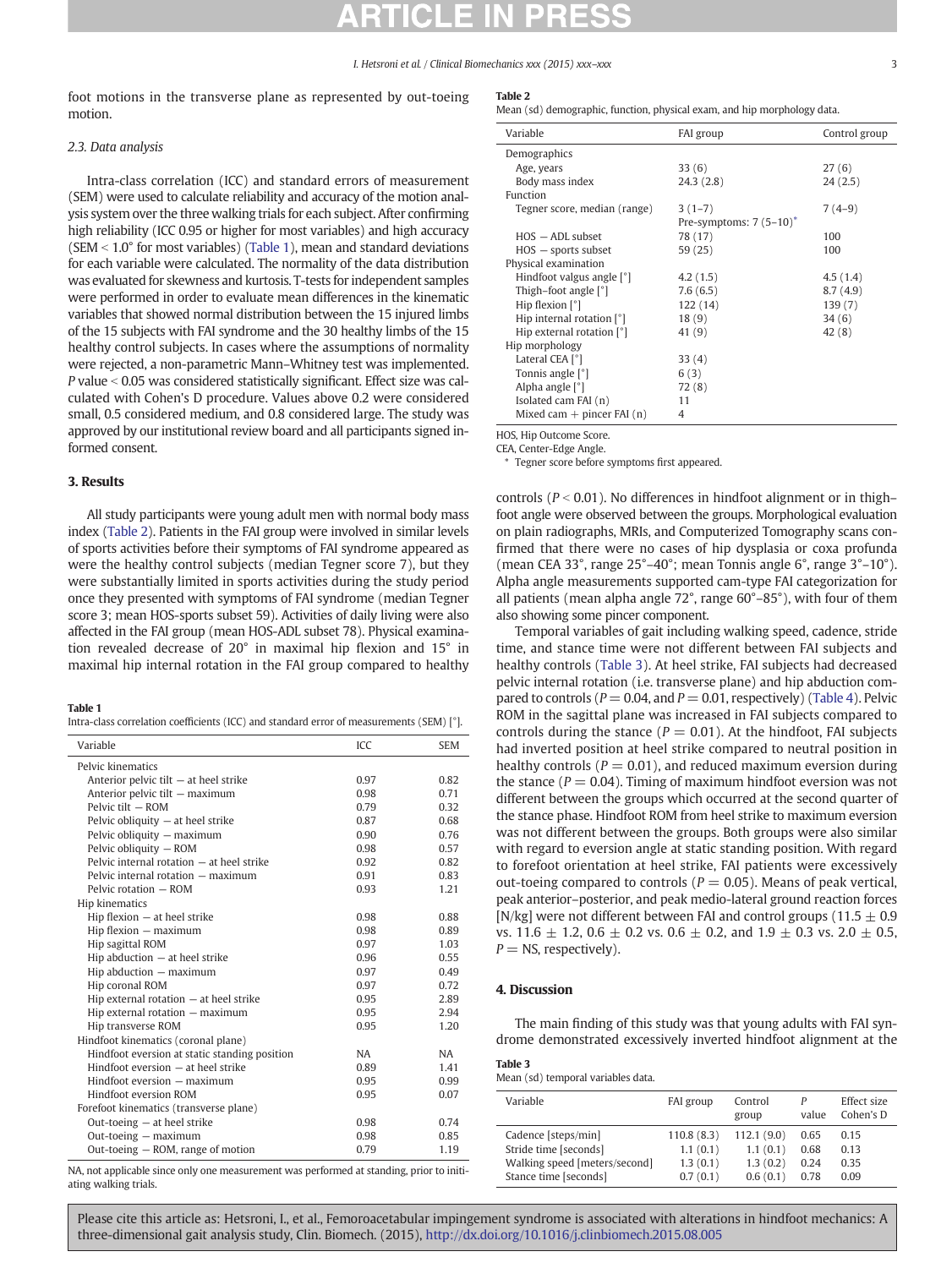## <span id="page-3-0"></span>4 I. Hetsroni et al. / Clinical Biomechanics xxx (2015) xxx–xxx

# Table 4

Mean (sd) pelvic, hip, and foot kinematic data during the stance [°].

| Variable                                       | FAI group     | Control group | $P$ value | Effect size Cohen's D |
|------------------------------------------------|---------------|---------------|-----------|-----------------------|
| Pelvic kinematics                              |               |               |           |                       |
| Anterior pelvic tilt – at heel strike          | 9.7(5.2)      | 11.0(4.8)     | 0.42      | 0.25                  |
| Anterior pelvic tilt - maximum                 | 10.8(4.9)     | 11.6(4.8)     | 0.61      | 0.16                  |
| Pelvic tilt - ROM                              | 3.1(1.0)      | 2.4(0.7)      | 0.01      | 0.81                  |
| Pelvic obliquity $-$ at heel strike            | 2.6(2.1)      | 2.1(1.9)      | 0.46      | 0.23                  |
| Pelvic obliquity - maximum                     | 5.3(1.9)      | 5.6(2.4)      | 0.70      | 0.14                  |
| Pelvic obliquity - ROM                         | 9.5(3.4)      | 10.4(3.7)     | 0.42      | 0.26                  |
| Pelvic internal rotation - at heel strike      | 4.3(2.6)      | 6.3(2.9)      | 0.04      | 0.70                  |
| Pelvic internal rotation – maximum             | 5.0(2.6)      | 6.5(2.8)      | 0.09      | 0.56                  |
| Pelvic rotation - ROM                          | 12.4(3.5)     | 12.5(4.5)     | 0.96      | 0.02                  |
| Hip kinematics                                 |               |               |           |                       |
| $Hip$ flexion $-$ at Heel strike               | 32.3(6.2)     | 34.3(6.1)     | 0.30      | 0.33                  |
| $Hip$ flexion $-$ maximum                      | 32.3(6.3)     | 34.4(6.1)     | 0.30      | 0.33                  |
| Hip sagittal ROM                               | 41.5(4.1)     | 43.4(6.3)     | 0.30      | 0.36                  |
| $H$ ip abduction $-$ at heel strike            | 0.5(2.6)      | 2.8(2.7)      | 0.01      | 0.86                  |
| Hip abduction - maximum                        | 5.2(2.7)      | 4.4(2.9)      | 0.42      | 0.26                  |
| Hip coronal ROM                                | 13.1(3.8)     | 12.6(4.0)     | 0.70      | 0.12                  |
| Hip external rotation $-$ at heel strike       | 13.0(10.0)    | 12.5(13.1)    | 0.90      | 0.04                  |
| Hip external rotation - maximum                | 14.8(8.9)     | 15.1(13.3)    | 0.92      | 0.03                  |
| Hip transverse ROM                             | 12.9(3.2)     | 11.8(5.3)     | 0.47      | 0.25                  |
| Hindfoot kinematics (coronal plane)            |               |               |           |                       |
| Hindfoot eversion at static standing position  | 1.5(3.6)      | 2.3(3.8)      | 0.49      | 0.22                  |
| Hindfoot eversion - at heel strike             | $(-)3.3(3.1)$ | 0.0(4.2)      | 0.01      | 0.89                  |
| Hindfoot eversion – maximum                    | 3.2(3.2)      | 5.9(4.4)      | 0.04      | 0.72                  |
| Hindfoot eversion ROM                          | 6.5(0.3)      | 5.9(0.3)      | 0.55      | 0.21                  |
| Timing of maximum hindfoot eversion [% stance] | 48.6 (14.5)   | 47.8 (14.1)   | 0.86      | 0.06                  |
| Forefoot kinematics (transverse plane)         |               |               |           |                       |
| Out-toeing $-$ at heel strike                  | 15.6(7.9)     | 11.6(5.4)     | 0.05      | 0.61                  |
| Out-toeing - maximum                           | 17.8(8.9)     | 13.8(5.6)     | 0.07      | 0.56                  |
| $Out-toeing - ROM$                             | 8.8(2.5)      | 8.7(2.6)      | 0.98      | 0.01                  |

– Significant differences in bold

– Pelvic tilt, sagittal plane

– Pelvic obliquity, coronal plane

– Pelvic rotation, transverse plane

– ROM, range of motion

– Hindfoot eversion ROM, excursion from heel strike to maximum eversion.

moment of heel strike which was followed by reduction in maximum eversion during the stance phase. This observation can be attributed to several mechanisms. The most straightforward one would be that excessive hindfoot inversion at heel strike in patients with FAI syndrome was a direct consequence of decrease in hip abduction at that moment, both of which take place in the coronal plane. Decrease in hip abduction is in accordance with previous investigations [\(](https://www.researchgate.net/publication/230781678_The_effects_of_cam_femoroacetabular_impingement_corrective_surgery_on_lower-extremity_gait_biomechanics?el=1_x_8&enrichId=rgreq-8aef6af881a80de9ebf7d3a7dcbb2807-XXX&enrichSource=Y292ZXJQYWdlOzI4MTU0MDE0NztBUzoyNzQwMjM0NDM1OTUyNjRAMTQ0MjM0MzY4ODYzMQ==)[Kennedy et al., 2009; Brisson et al.,](#page-4-0) [201](#page-4-0)[3\),](https://www.researchgate.net/publication/230781678_The_effects_of_cam_femoroacetabular_impingement_corrective_surgery_on_lower-extremity_gait_biomechanics?el=1_x_8&enrichId=rgreq-8aef6af881a80de9ebf7d3a7dcbb2807-XXX&enrichSource=Y292ZXJQYWdlOzI4MTU0MDE0NztBUzoyNzQwMjM0NDM1OTUyNjRAMTQ0MjM0MzY4ODYzMQ==) and may be related to decreased electromyography activity of the tensor fascia lata [\(Casartelli et al., 2011](#page-4-0)) or weakness of hip abductors in general which characterizes patients with chronic hip pain ([Harris-](#page-4-0)[Hayes et al., 2014\)](#page-4-0). Another potential mechanism which could be related to the excessively inverted hindfoot at the moment of heel strike and decrease in maximum eversion is based on the linkage between hindfoot eversion, internal tibia and femur rotation, and anterior pelvic tilt [\(K](#page-4-0)[hamis](https://www.researchgate.net/publication/7157907_Effect_of_feet_hyperpronation_on_pelvic_alignment_in_a_standing_position?el=1_x_8&enrichId=rgreq-8aef6af881a80de9ebf7d3a7dcbb2807-XXX&enrichSource=Y292ZXJQYWdlOzI4MTU0MDE0NztBUzoyNzQwMjM0NDM1OTUyNjRAMTQ0MjM0MzY4ODYzMQ==)[and](https://www.researchgate.net/publication/7157907_Effect_of_feet_hyperpronation_on_pelvic_alignment_in_a_standing_position?el=1_x_8&enrichId=rgreq-8aef6af881a80de9ebf7d3a7dcbb2807-XXX&enrichSource=Y292ZXJQYWdlOzI4MTU0MDE0NztBUzoyNzQwMjM0NDM1OTUyNjRAMTQ0MjM0MzY4ODYzMQ==)[Yizhar,](https://www.researchgate.net/publication/7157907_Effect_of_feet_hyperpronation_on_pelvic_alignment_in_a_standing_position?el=1_x_8&enrichId=rgreq-8aef6af881a80de9ebf7d3a7dcbb2807-XXX&enrichSource=Y292ZXJQYWdlOzI4MTU0MDE0NztBUzoyNzQwMjM0NDM1OTUyNjRAMTQ0MjM0MzY4ODYzMQ==)[2007;](https://www.researchgate.net/publication/7157907_Effect_of_feet_hyperpronation_on_pelvic_alignment_in_a_standing_position?el=1_x_8&enrichId=rgreq-8aef6af881a80de9ebf7d3a7dcbb2807-XXX&enrichSource=Y292ZXJQYWdlOzI4MTU0MDE0NztBUzoyNzQwMjM0NDM1OTUyNjRAMTQ0MjM0MzY4ODYzMQ==)[Tiberio,](https://www.researchgate.net/publication/23262743_The_Effect_of_Excessive_Subtalar_Joint_Pronation_on_Patellofemoral_Mechanics_A_Theoretical_Model?el=1_x_8&enrichId=rgreq-8aef6af881a80de9ebf7d3a7dcbb2807-XXX&enrichSource=Y292ZXJQYWdlOzI4MTU0MDE0NztBUzoyNzQwMjM0NDM1OTUyNjRAMTQ0MjM0MzY4ODYzMQ==)[198](https://www.researchgate.net/publication/23262743_The_Effect_of_Excessive_Subtalar_Joint_Pronation_on_Patellofemoral_Mechanics_A_Theoretical_Model?el=1_x_8&enrichId=rgreq-8aef6af881a80de9ebf7d3a7dcbb2807-XXX&enrichSource=Y292ZXJQYWdlOzI4MTU0MDE0NztBUzoyNzQwMjM0NDM1OTUyNjRAMTQ0MjM0MzY4ODYzMQ==)[7,](#page-4-0) [198](https://www.researchgate.net/publication/19962747_Pathomechanics_of_structural_foot_deformities?el=1_x_8&enrichId=rgreq-8aef6af881a80de9ebf7d3a7dcbb2807-XXX&enrichSource=Y292ZXJQYWdlOzI4MTU0MDE0NztBUzoyNzQwMjM0NDM1OTUyNjRAMTQ0MjM0MzY4ODYzMQ==)[8;](#page-4-0) [Wright](https://www.researchgate.net/publication/9450115_Action_of_the_subtalar_and_ankle-joint_complex_during_the_stance_phase_of_walking?el=1_x_8&enrichId=rgreq-8aef6af881a80de9ebf7d3a7dcbb2807-XXX&enrichSource=Y292ZXJQYWdlOzI4MTU0MDE0NztBUzoyNzQwMjM0NDM1OTUyNjRAMTQ0MjM0MzY4ODYzMQ==)[et](https://www.researchgate.net/publication/9450115_Action_of_the_subtalar_and_ankle-joint_complex_during_the_stance_phase_of_walking?el=1_x_8&enrichId=rgreq-8aef6af881a80de9ebf7d3a7dcbb2807-XXX&enrichSource=Y292ZXJQYWdlOzI4MTU0MDE0NztBUzoyNzQwMjM0NDM1OTUyNjRAMTQ0MjM0MzY4ODYzMQ==)[al.,](https://www.researchgate.net/publication/9450115_Action_of_the_subtalar_and_ankle-joint_complex_during_the_stance_phase_of_walking?el=1_x_8&enrichId=rgreq-8aef6af881a80de9ebf7d3a7dcbb2807-XXX&enrichSource=Y292ZXJQYWdlOzI4MTU0MDE0NztBUzoyNzQwMjM0NDM1OTUyNjRAMTQ0MjM0MzY4ODYzMQ==)[196](https://www.researchgate.net/publication/9450115_Action_of_the_subtalar_and_ankle-joint_complex_during_the_stance_phase_of_walking?el=1_x_8&enrichId=rgreq-8aef6af881a80de9ebf7d3a7dcbb2807-XXX&enrichSource=Y292ZXJQYWdlOzI4MTU0MDE0NztBUzoyNzQwMjM0NDM1OTUyNjRAMTQ0MjM0MzY4ODYzMQ==)[4](#page-4-0)). Since impingement between the femoral neck and the anteromedial acetabular rim is provoked by excessive femur internal rotation in this syndrome [\(Klaue et al., 1991; Bedi et al., 2011\)](#page-4-0), reduction in hindfoot eversion which is linked to reduction in femur internal rotation may represent a protective mechanism these patients may have been acquired in order to reduce femoral neck abutment against the acetabular rim, and to eventually alleviate hip symptoms. Over-activating the tibialis posterior can assist in achieving such a hindfoot orientation during gait, although this was not tested in the current study. Of note, the excursion of hindfoot coronal motion in patients with FAI syndrome from the moment of heel strike to maximum eversion was not affected, nor hindfoot position at standing. Both findings are consistent with the absence of structural abnormalities at the hindfoot level and suggest that the reduction observed in maximum eversion was indeed most likely secondary to structural abnormalities originating within the hip joint.

The finding that abnormal hip mechanics were linked to alterations in hindfoot eversion in patients with FAI syndrome is new to the best of our knowledge, but whether these alterations in hindfoot mechanics have clinical significance is yet unknown. Some investigators showed that inverted hindfoot at the moment of heel strike with prevention of normal eversion, a situation that resembles the observation in the current study, was associated with increases in peak resultant ground reaction forces [\(Perry and Lafortune, 1995](#page-4-0)). Such an effect may have impacts on the segments and joints of the lower extremity during heel strike, and this may have deleterious effects on an already affected hip joint in FAI syndrome. Although differences in peak ground reaction forces between FAI subjects and control subjects during walking were not observed in this study, it is possible that differences between the groups may have been masked during walking in the setup used, but could have been discovered during running, for example. This has some support in a previous observation that showed how abnormally inverted hindfoot with prevention of normal eversion was associated with increases in ground reaction impact loadings during running but not during walking ([Perry and Lafortune, 1995\)](#page-4-0). On the other hand, stresses absorbed through the segments and articulations of the lower extremity in such circumstances may not necessarily exceed the symptomatic threshold, and the clinical impact of such alterations in hindfoot mechanics remains vague at this point. Future comparisons of hindfoot mechanics between asymptomatic adults with FAI morphology ([H](#page-4-0)[ack](https://www.researchgate.net/publication/47509913_Prevalence_of_Cam-Type_Femoroacetabular_Impingement_Morphology_in_Asymptomatic_Volunteers?el=1_x_8&enrichId=rgreq-8aef6af881a80de9ebf7d3a7dcbb2807-XXX&enrichSource=Y292ZXJQYWdlOzI4MTU0MDE0NztBUzoyNzQwMjM0NDM1OTUyNjRAMTQ0MjM0MzY4ODYzMQ==) [et al., 2010\)](#page-4-0) and symptomatic patients with FAI morphology (i.e. FAI syndrome) may be one way to explore whether alterations in hindfoot mechanics play a role in provoking symptoms in these cases. In respect to treating individuals with FAI syndrome, viewing the findings of decrease in hip abduction with the observation of excessively inverted hindfoot, several modifications may be considered. Strengthening of